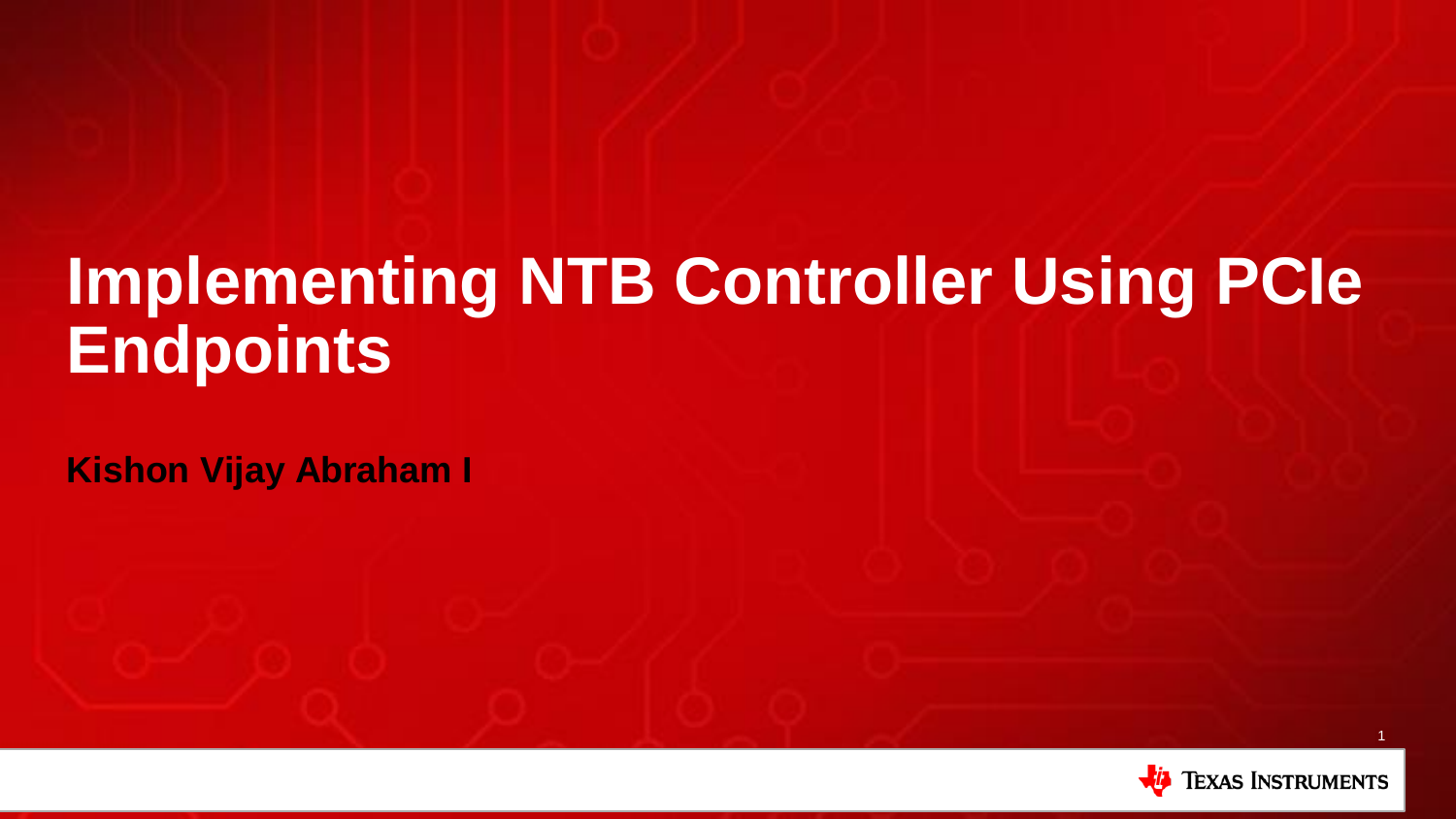#### **Introduction**

- NTB Non-transparent bridge
- Allows two RP to communicate with each other



- Implemented by certain processors or switches with NTB HW.
	- Intel® Xeon® Processor C5500/C3500 Series
	- IDT® 89HPES24NT6, 89HPES32NT8, 89HPES12NT12, 89HPES16NT16 etc..
- Constructs used to communicate with each other
	- Scratchpad Registers
	- Doorbell Registers
	- Memory windows

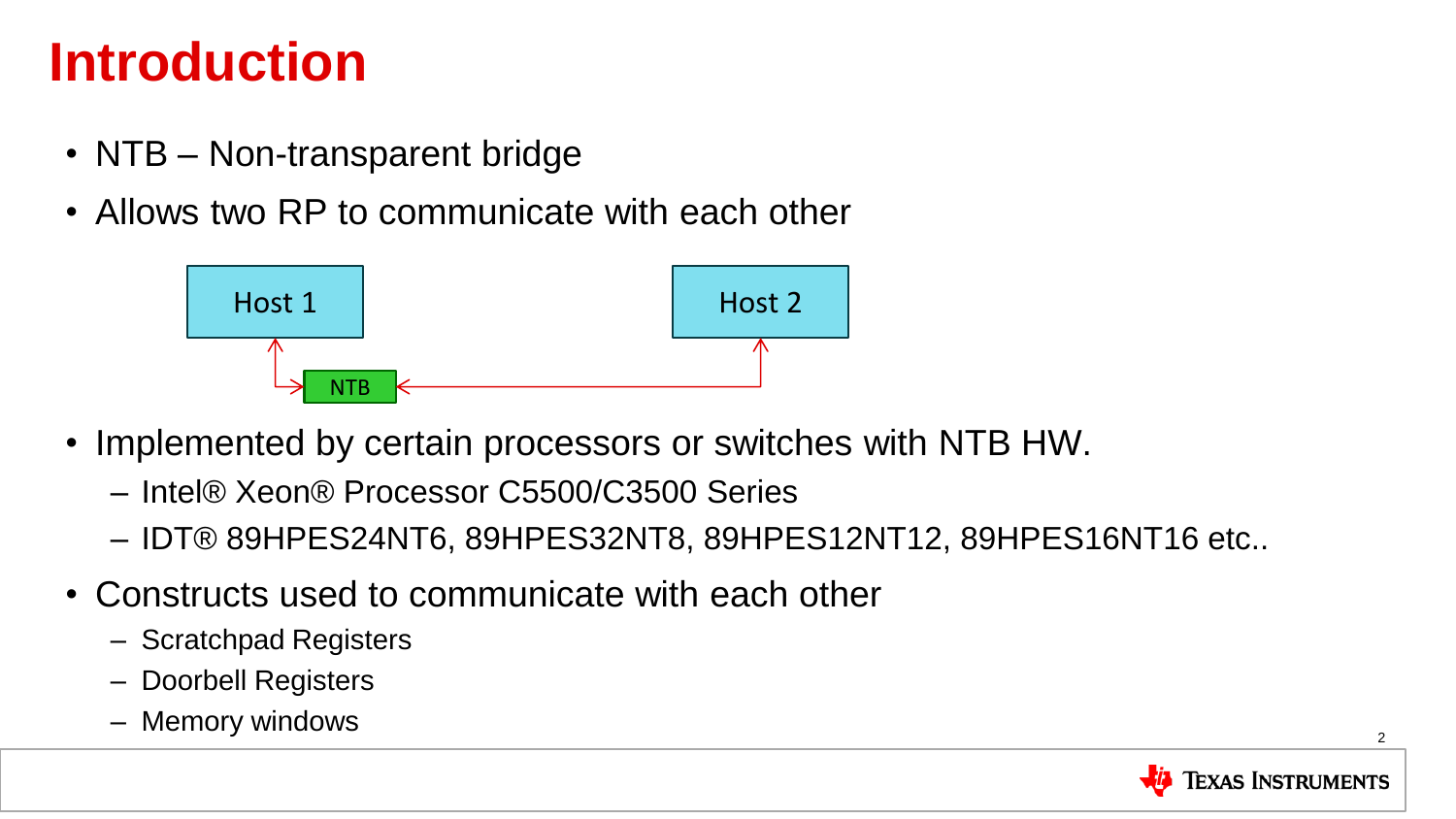## **Constructs used in NTB**

- Scratchpad Registers: Register space for each of the host (used by applications built over NTB)
	- Self Scratchpad
	- Peer Scratchpad



- Doorbell Registers: Registers to send interrupts from one side of NTB to the other
- Memory Window: Used for accessing buffers in the remote host for transferring data.

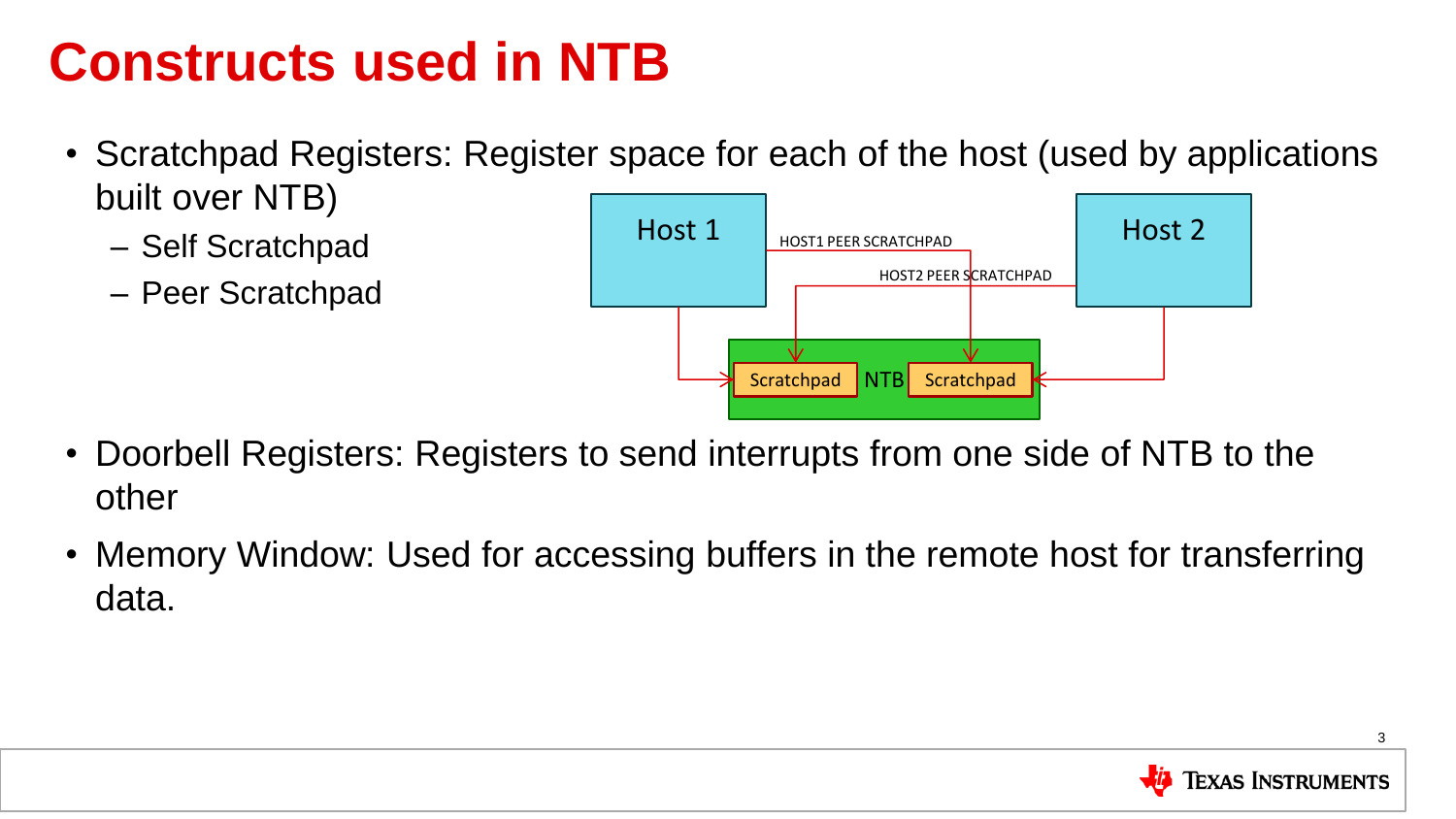## **NTB Functionality using SoC**

• NTB functionality can be built using SoCs with multiple EP instances.



• EP1 and EP2 should be configured such that transactions from one host is routed to the other host.



4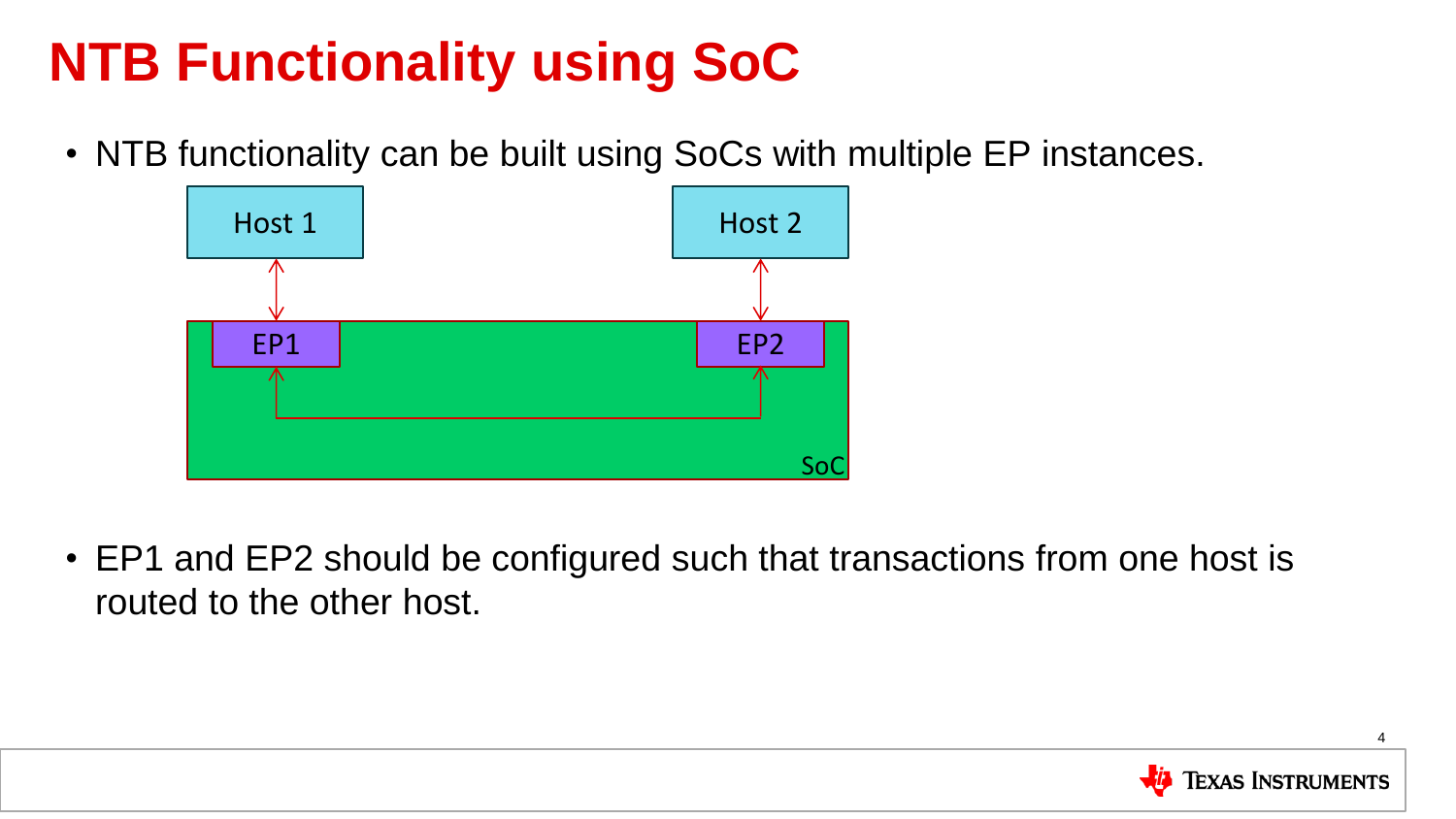## **Endpoint Configuration in SoC**

- Inbound Transactions (Implemented using BARs and Inbound ATU)
- Outbound Transactions (Implemented using OB regions and Outbound ATU)



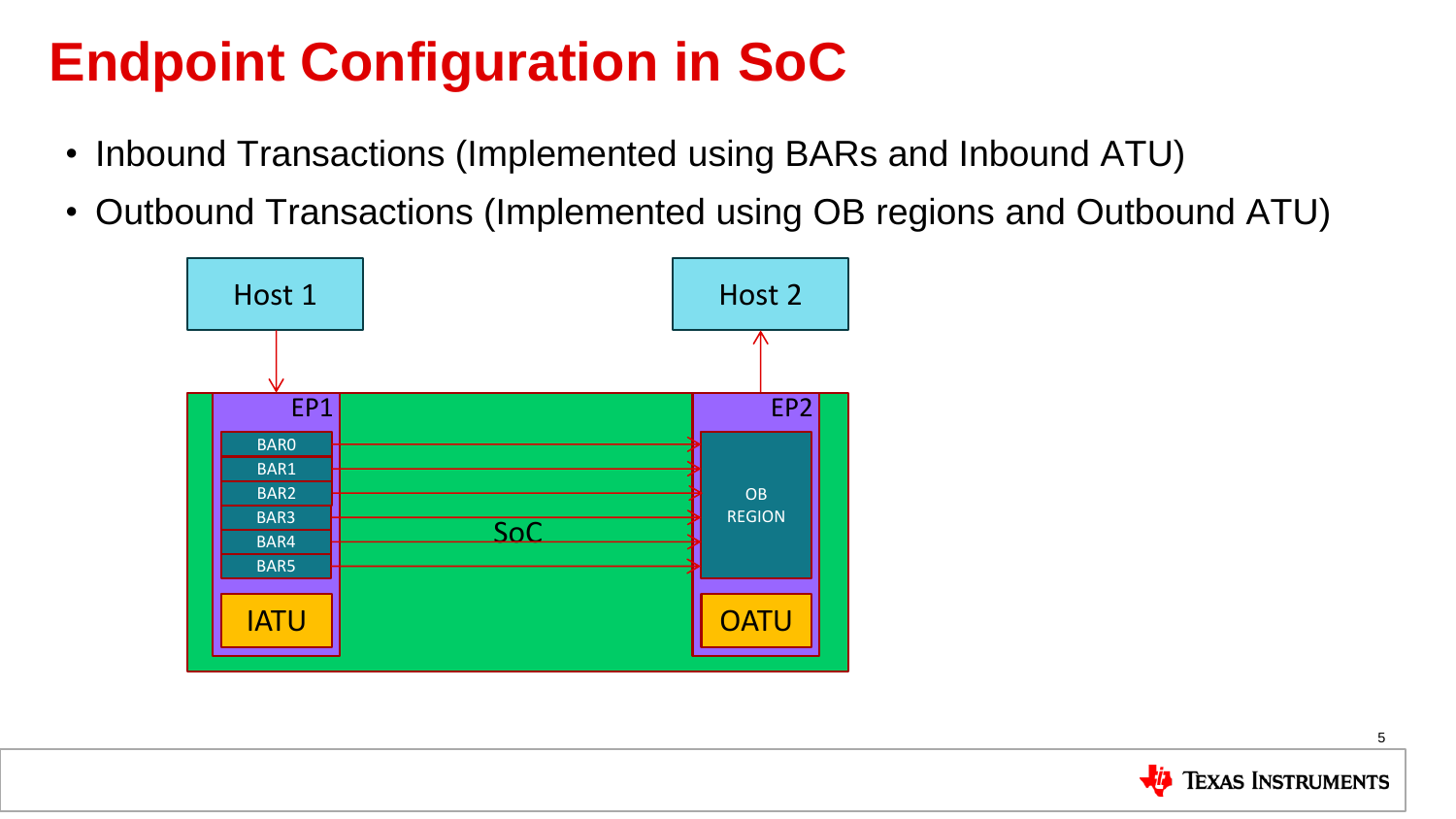### **Constructs to be used in NTB**

- Control/Status Region: Register space for configuring the endpoint controller
	- Hosts write into this region for configuring the OB ATU
	- Endpoint controller can populate SPAD offset, number of memory windows etc..
- Scratchpad Registers: Register space for each of the host (used by applications built over NTB)
	- Self Scratchpad
	- Peer Scratchpad
- Doorbell Registers: Registers to send interrupts from one side of NTB to the other
- Memory Window: Used for accessing buffers in the remote host for transferring data.

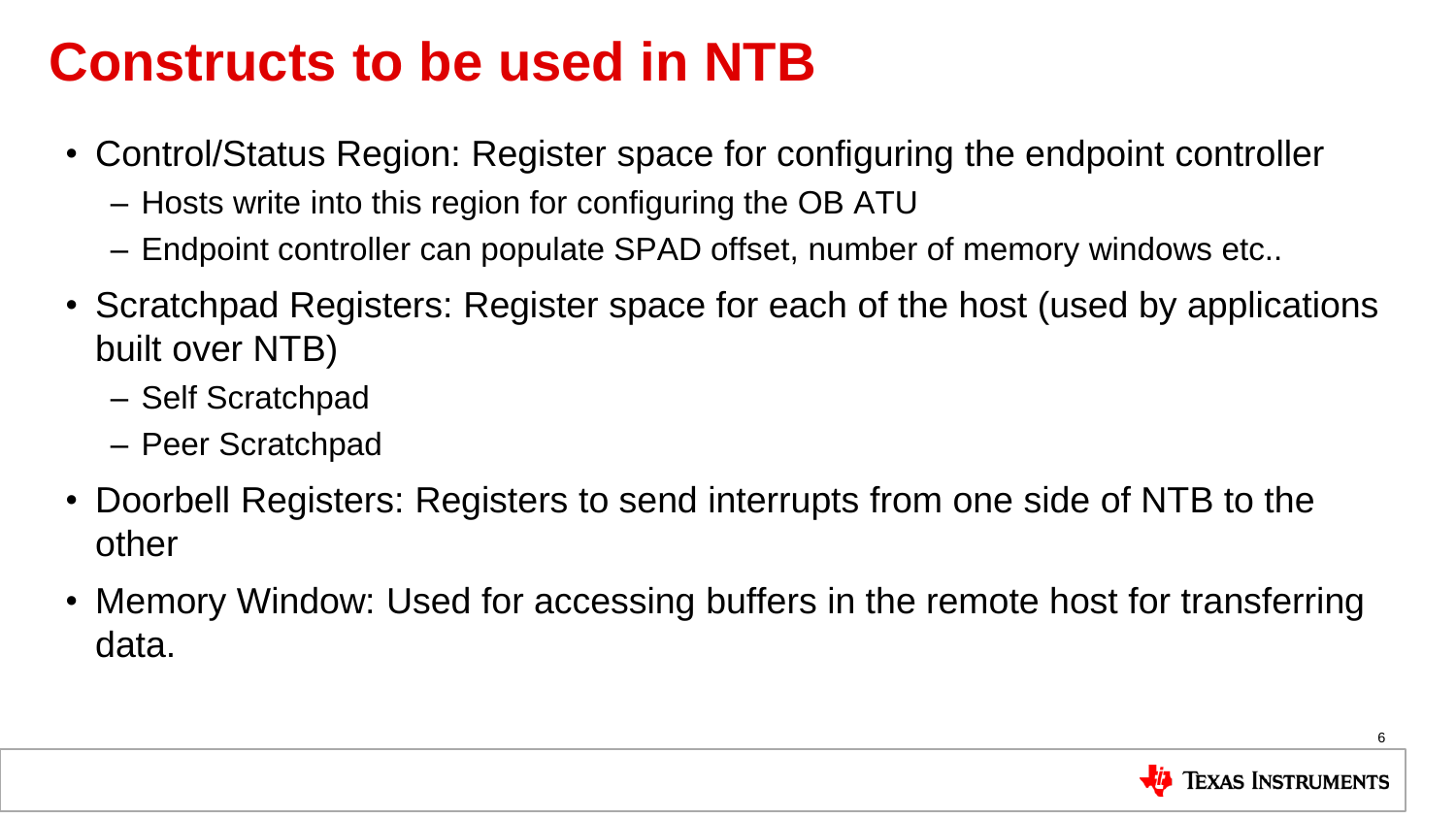### **Modeling constructs**

- Six 32 bit BARs for 5 regions (Control status region, Self scratchpad region, peer scratchpad region, doorbell region, memory window)
	- Platform supporting only 64 bit BARs cannot provide all the regions
	- Platforms having reserved BARs cannot support all the regions
- Solution is to pack the regions without impacting functionality
	- BAR0 -> Control/Status Region + Self Scratchpad Region
	- BAR1 -> Peer Scratchpad Region
	- BAR2 -> Doorbell Region + Memorywindow1
	- BAR3..BAR5 -> Additional memory window

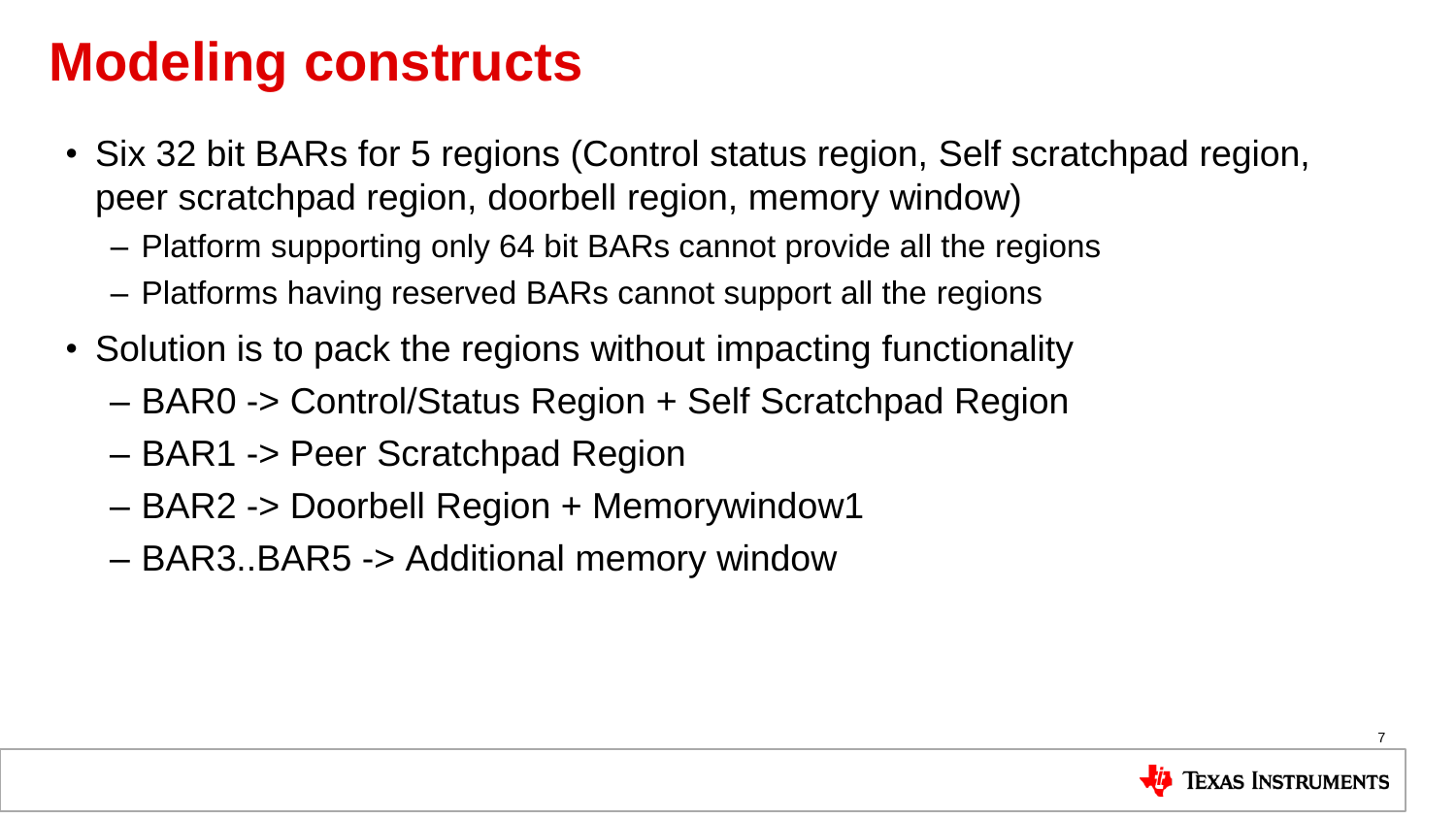#### **Control, Status and Scratchpad Registers**



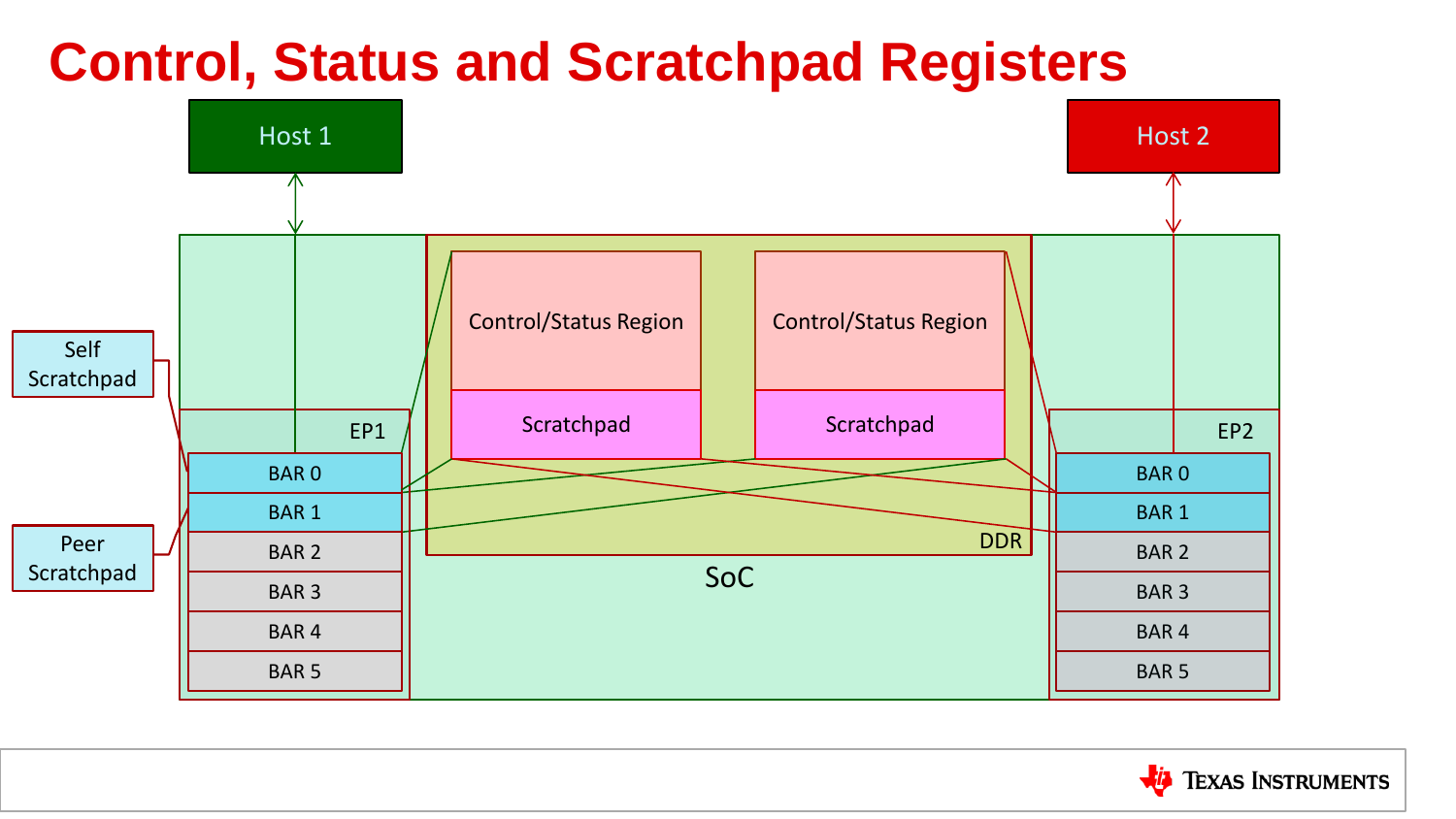## **Doorbell Registers/MemoryWindow1**



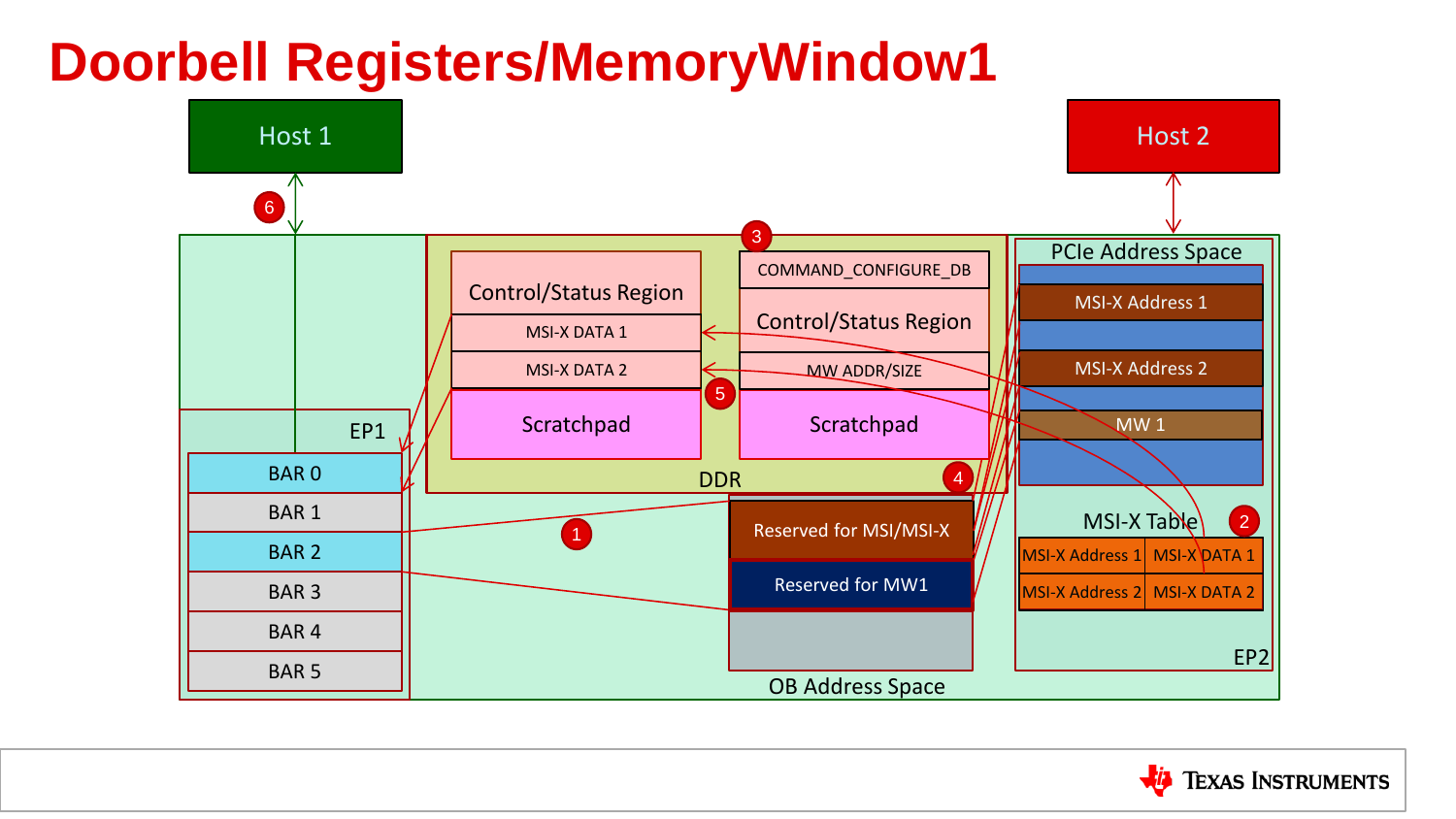## **Additional Memory Window**



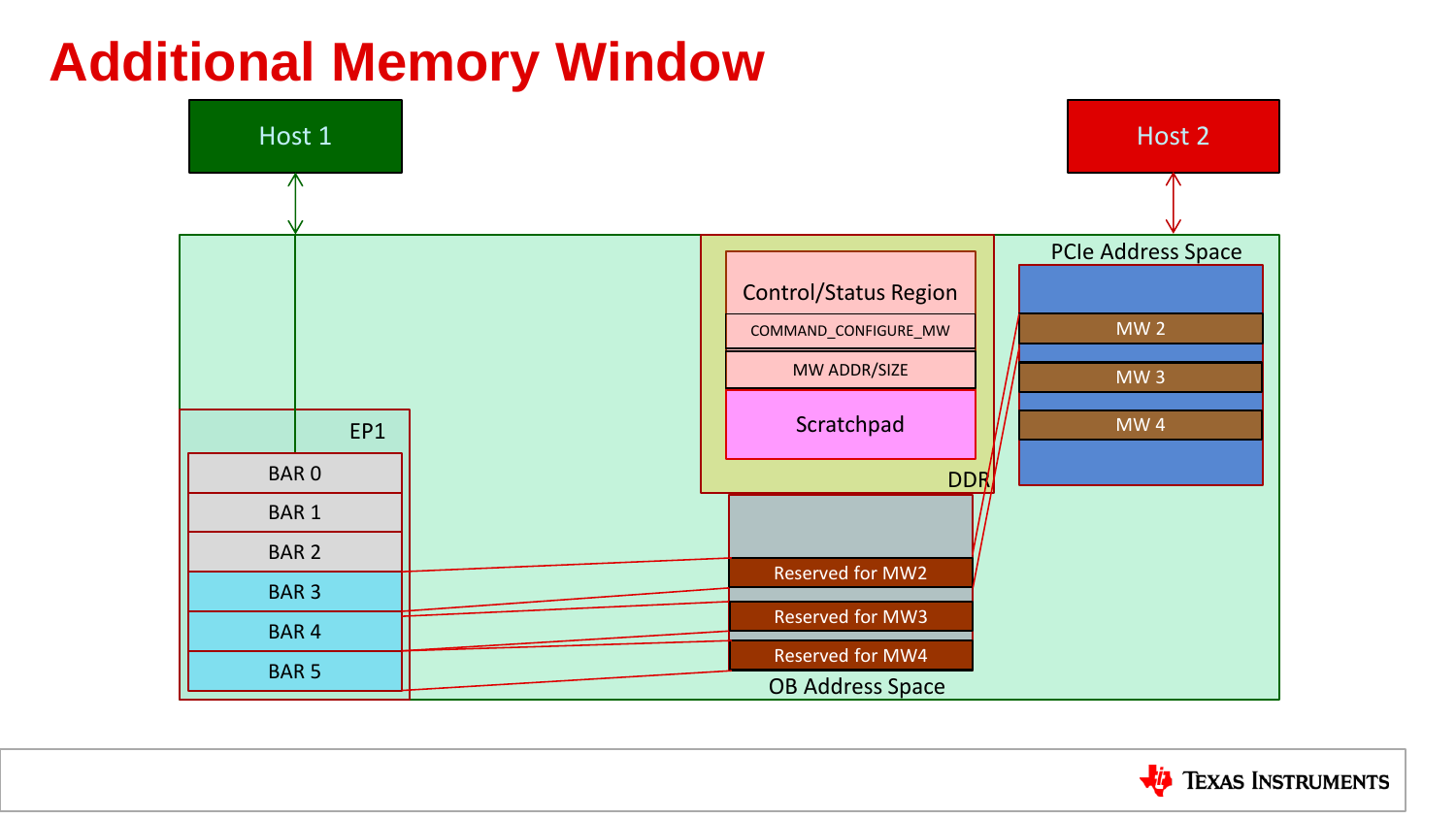## **NTB SW Architecture**





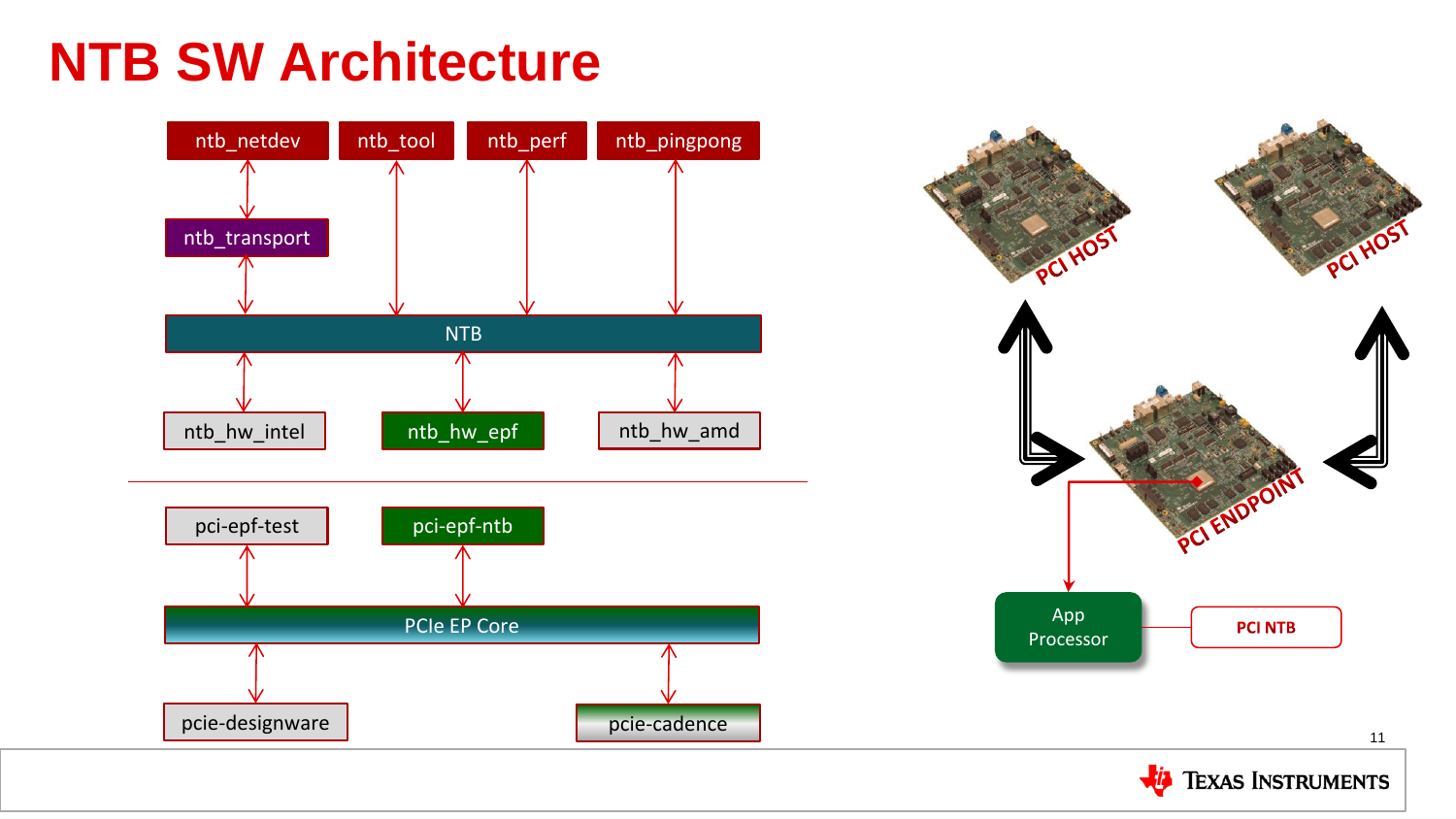## **Device Tree Vs Configfs**

```
mount -t configfs none /sys/kernel/config
cd /sys/kernel/config/pci_ep/
mkdir functions/pci_epf_test/func1
echo 0x104c > functions/pci_epf_test/func1/vendorid
echo 0xb00d > functions/pci_epf_test/func1/deviceid
echo 1 > functions/pci_epf_test/func1/msi_interrupts
echo 16 > functions/pci_epf_test/func1/msix_interrupts
ln -s functions/pci_epf_test/func1 controllers/d800000.pcie-ep/
echo 1 > controllers/d800000.pcie-ep/start
```

```
 epf_bus {
```

```
 compatible = "pci-epf-bus";
                   ntb {
                          compatible = "pci-epf-ntb";
                            epcs = <&pcie0_ep>, <&pcie1_ep>;
                           epc-names = "primary", "secondary";
                          vendor-id = \/bits/ 16 <0x104c>;
                           device-id = /bits/ 16 <0xb00d>;
                           spad-count = \langle 32 \rangle;
                          num-mws = \langle 4 \rangle;
                           mws-size = <0x100000>, <0x100000>, 
<0x100000>, <0x100000>;
                   };
          };
echo 1 > controllers/d800000.pcie-ep/start
echo 1 > controllers/d000000.pcie-ep/start
```


12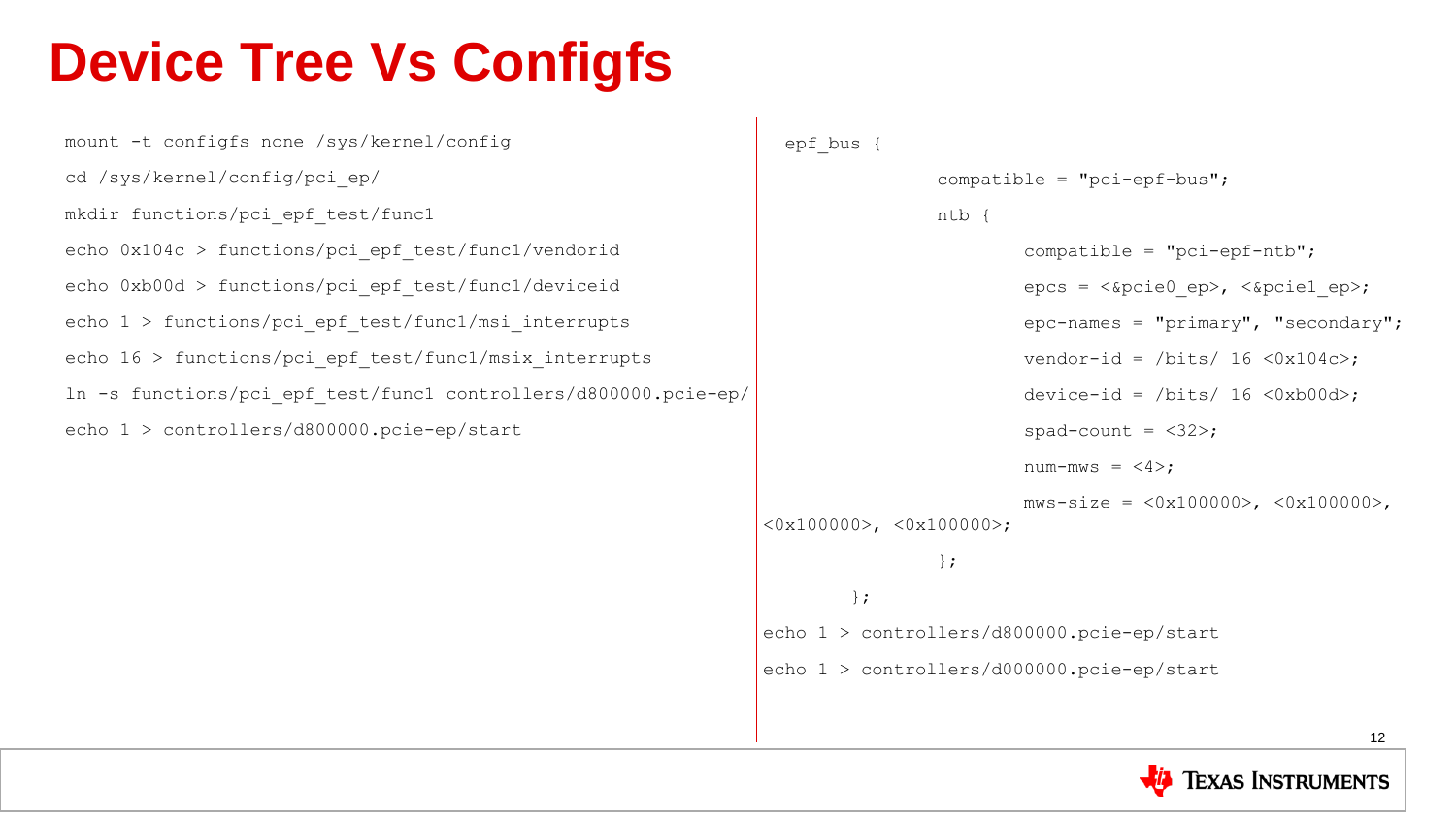#### **Status**

- Demonstrate Ethernet emulation over PCIe between 2 DRA7x boards using J7 as NTB
	- Performed ping test and iperf test
	- Some more cleanup pending and should post the patches in a couple of weeks



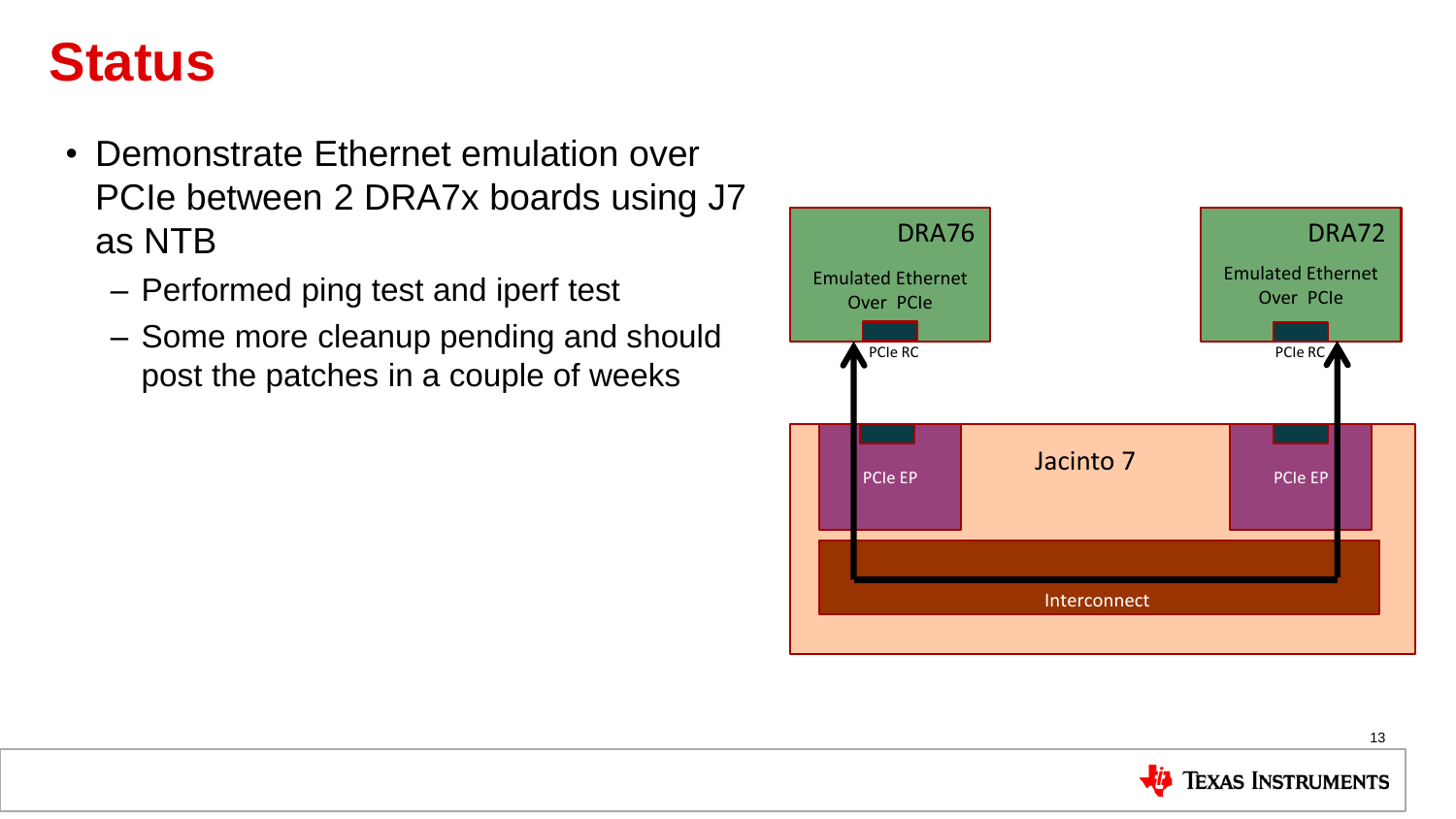#### **References**

- **Using Non-transparent Bridging in PCI Express Systems** By Jack Regula
- [https://events.static.linuxfound.org/sites/events/files/slides/Linux%20NTB\\_0.pdf](https://events.static.linuxfound.org/sites/events/files/slides/Linux NTB_0.pdf)
- <https://github.com/jonmason/ntb/wiki>
- Linux Kernel: Documentation/ntb.txt
- Linux Kernel: Documentation/PCI/endpoint/